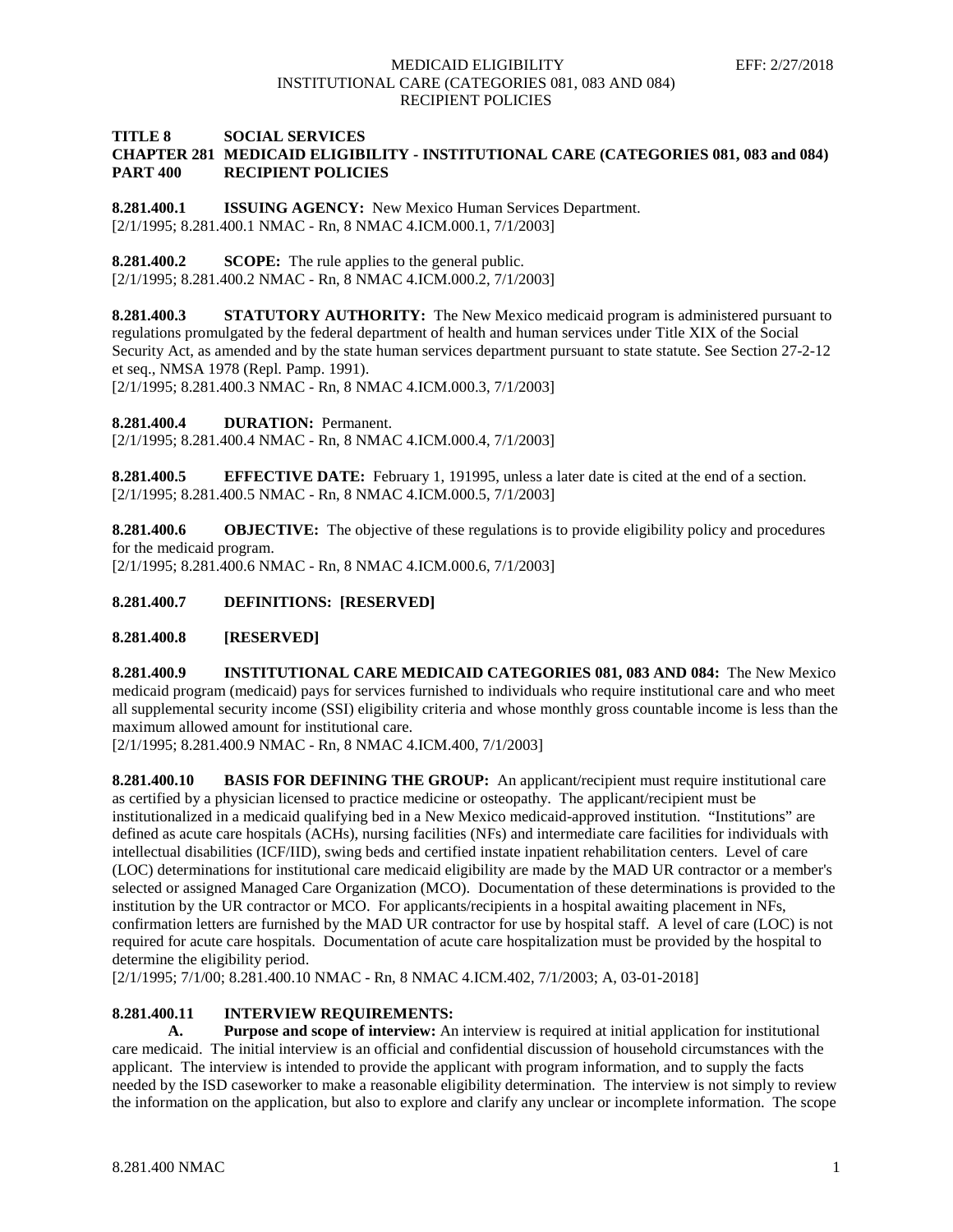of the interview shall not extend beyond examination of the applicant's circumstances that are directly related to determining eligibility. The interview shall be held prior to disposition of the application.

**B. Individuals interviewed:** Applicants, including those who submit applications by mail, shall be interviewed via telephone with an ISD caseworker. When circumstances warrant or upon request of the applicant, the household may be interviewed in person at another place reasonably accessible and agreeable to both the applicant and the ISD caseworker. The applicant may bring any person he chooses to the interview.

**C. Scheduling interviews:** The interview on an initial application shall be scheduled within 10 working days, and, to the extent possible, at a time that is most convenient for the applicant.

**D. Missed interviews:** ISD shall notify a household that it missed its first interview appointment, and inform the household that it is responsible for rescheduling the missed interview. If the household contacts the caseworker within the 45-day application processing period, the caseworker shall schedule a second interview. When the applicant contacts ISD, either orally or in writing, the caseworker shall reschedule the interview as soon as possible thereafter within the 45 day processing period, without requiring the applicant to provide good cause for missing the initial interview. If the applicant does not contact ISD or does not appear for the rescheduled interview, the application shall be denied on the 45th day (or the next work day) after the application was filed. [2/1/1995; 8.281.400.11 NMAC - Rn, 8 NMAC 4.ICM.410, 7/1/2003; A, 3/1/2018]

**8.281.400.12 ENUMERATION:** A medicaid applicant/recipient must furnish his/her social security account number. Medicaid eligibility is denied or terminated for any applicant/recipient who fails to furnish a social security account number. Applicants/recipients without a valid social security account number must apply for a number. Presentation of an application for a social security number or proof that an application has been made at a social security administration office is considered as meeting this requirement. [2/1/1995; 8.281.400.12 NMAC - Rn, 8 NMAC 4.ICM.411, 7/1/2003]

**8.281.400.13 CITIZENSHIP:** Refer to medical assistance program manual Section 8.200.410.11 NMAC. [2/1/1995; 4/30/98; 8.281.400.13 NMAC - Rn, 8 NMAC 4.ICM.412, 7/1/2003]

## **8.281.400.14 RESIDENCE:**

**A. Residence in the United States:** An applicant/recipient must be residing in the United States at the time of approval. An applicant/recipient who leaves the United States for an entire calendar month loses eligibility. The applicant/recipient must re-establish his/her residence in the United States for at least 30 consecutive days before becoming eligible for any SSI-related medicaid program.

**B. Residence in New Mexico:** To be eligible for institutional care medicaid, an applicant/recipient must be physically present in New Mexico on the date of application or final determination of eligibility and must have demonstrated intent to remain in the state. If the individual does not have the present mental capacity to declare intent, the parent, guardian or adult child may assume responsibility for a declaration of intent. If the individual does not have the present mental capacity to declare intent and there is no guardian or relative to assume responsibility for a declaration of intent, the state where the person is living is recognized as the state of residence. A temporary absence from the state does not preclude eligibility. A temporary absence exists if the applicant/recipient leaves the state for a specific purpose with a time-limited goal and intends to return to New Mexico when the goal is accomplished.

[2/1/1995; 7/1/00; 8.281.400.14 NMAC - Rn, 8 NMAC 4.ICM.413, 7/1/2003]

**8.281.400.15 SPECIAL RECIPIENT REQUIREMENTS:** To be eligible for institutional care medicaid, an applicant/recipient must be aged, blind, or disabled as defined by the social security administration (SSA). Recipients of institutional care medicaid in New Mexico are terminated from assistance if they are transferred to, or choose to move to, a long term care facility out-of-state. New Mexico medicaid does not cover NF services furnished to applicants/recipients in out-of-state facilities.

[2/1/1995; 7/1/00; 8.281.400.15 NMAC - Rn, 8 NMAC 4.ICM.420, 7/1/2003]

**8.281.400.16 AGED:** To be considered aged, an applicant/recipient must be 65 years of age or older. Age is verified by the following:

- **A.** decision from SSA regarding age;
- **B.** acceptable documentary evidence including:
	- **(1)** birth certificate or delayed birth certificate;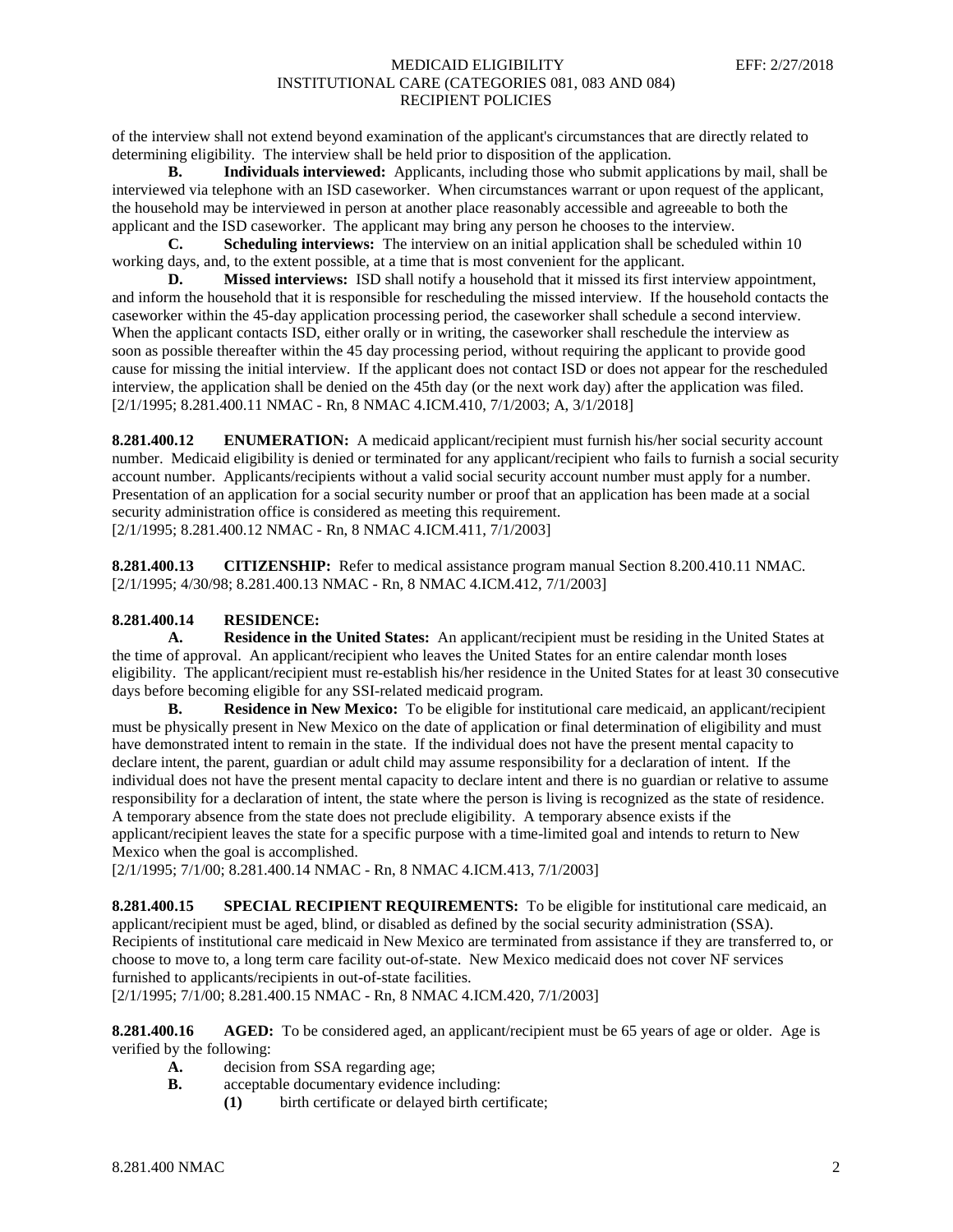- **(2)** World War II ration books;
- **(3)** baptismal records;
- **(4)** marriage license or certificate;
- **(5)** military discharge papers;
- **(6)** insurance policies;
- **(7)** Indian census records;
- **(8)** dated newspaper clippings;
- **(9)** voting registration;
- **(10)** World War I registration;
- **(11)** veterans administration records; or
- **(12)** school census.

[2/1/1995; 8.281.400.16 NMAC - Rn, 8 NMAC 4.ICM.421, 7/1/2003]

**8.281.400.17 BLIND:** To be considered blind, an applicant/recipient must have central visual acuity of 20/200 or less with corrective lenses.

**A. Documentation of blindness:** An applicant/recipient must meet the SSA's definition of blindness. If he/she is receiving social security or supplemental security income (SSI) benefits based on the condition of blindness, verification of this factor can be accomplished through documents, such as award letters or benefit checks

**B. Status of SSA determination:** If it has not been determined whether an applicant/recipient meets SSA's definition of blindness or if only a temporary determination was made, the ISS must request a determination from disability determination services (DDS). Eligibility based on blindness cannot be considered to exist without a DDS determination.

**C. Redetermination of blindness:** A redetermination of blindness by DDS is not required on a reapplication following an applicant/recipient's termination from SSI/SSA or medicaid, if a permanent condition of blindness was previously established or the termination was based on a condition unrelated to blindness and there was no indication of possible improvement in an applicant/recipient's vision.

**D. Remedial treatment:** If DDS recommends remedial medical treatment that carries no more than the usual risk or a reasonable plan for vocational training, an applicant/recipient must comply with the recommendation unless good cause for not doing so exists.

[2/1/1995; 8.281.400.17 NMAC - Rn, 8 NMAC 4.ICM.422, 7/1/2003]

**8.281.400.18 DISABILITY:** To be considered disabled, an applicant/recipient under 65 years of age is considered to have a qualifying disability if he/she is unable to engage in any substantial gainful activity because of any medically determinable physical, developmental, or mental impairment which has lasted, or is expected to last, for a continuous period of at least 12 months.

**A. Documentation of disability:** An applicant/recipient must meet the social security administration (SSA)'s definition of disability. If he/she is receiving social security or supplemental security income (SSI) benefits based on the condition of disability, verification of this factor can be accomplished through documents, such as award letters or benefit checks.

**B. Status of SSA determination:** If it has not been determined whether an applicant/recipient meets the SSA's definition of disability or if only a temporary determination was made, the ISS must request a determination from disability determination services (DDS). Eligibility based on disability cannot be considered to exist without a DDS determination.

**C. Redetermination of disability:** A redetermination of disability by DDS is not required on a reapplication following an applicant/recipient's termination from SSI/SSA or medicaid, if a permanent condition of disability was previously established or the termination was based on a condition unrelated to disability and there was no indication of possible improvement in an applicant/recipient's physical condition.

**D. Remedial treatment:** If DDS recommends remedial medical treatment that carries no more than the usual risk or a reasonable plan for vocational training, an applicant/recipient must comply with the recommendation unless good cause for not doing so exists. [2/1/1995; 8.281.400.18 NMAC - Rn, 8 NMAC 4.ICM.424, 7/1/2003]

**8.281.400.19 SSI STATUS:** The income support specialist (ISS) determines whether an applicant/recipient's SSI eligibility will continue while he/she is institutionalized.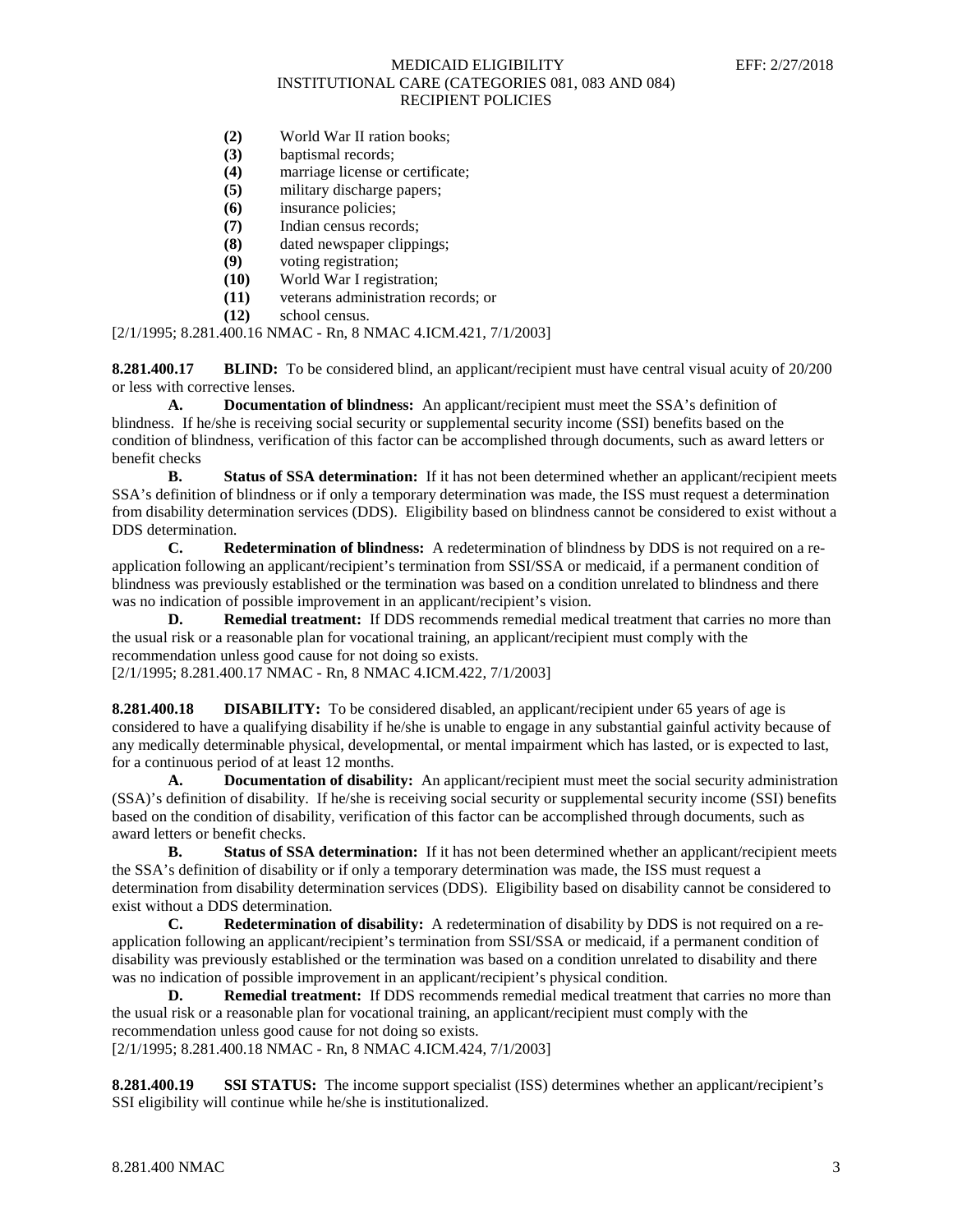**A. Applicant/recipient currently eligible for SSI:** If an applicant/recipient will not continue to be eligible for SSI while institutionalized, the ISS processes the application regardless of the fact that SSA will not terminate SSI benefits until the month following the month the applicant/recipient enters an institution.

**B. Applicant not currently receiving SSI:** If an applicant/recipient is not receiving SSI or has not applied for SSI before applying for medicaid and his/her gross income is less than fifty dollars (\$50.00), the ISS processes the application and refers the applicant to the SSA for determination of eligibility for SSI benefits. If an applicant's gross monthly income is fifty dollars (\$50) or more but not in excess of the maximum allowable income standard, the ISS determines eligibility for institutional care medicaid based on remaining financial and nonfinancial criteria.

[2/1/1995; 8.281.400.19 NMAC - Rn, 8 NMAC 4.ICM.427, 7/1/2003]

**8.281.400.20 RECIPIENT RIGHTS AND RESPONSIBILITIES:** An applicant/recipient is responsible for establishing his/her eligibility for medicaid. As part of this responsibility, the applicant/recipient must provide required information and documents or take the actions necessary to establish eligibility. Failure to do so must result in a decision that eligibility does not exist. An applicant/recipient must also grant the human services department (HSD) permission to contact other persons, agencies or sources of information, which are necessary to establish eligibility.

[2/1/1995; 8.281.400.20 NMAC - Rn, 8 NMAC 4.ICM.430, 7/1/2003]

**8.281.400.21 RIGHT TO HEARING:** An applicant/recipient residing in an institution can request an administrative hearing to dispute issues relating to the eligibility determination process at the time of the eligibility determination (see Section 8.200.430.12 NMAC, Right to Hearing).

[2/1/1995; 7/1/00; 8.281.400.21 NMAC - Rn, 8 NMAC 4.ICM.433, 7/1/2003]

**8.281.400.22 ASSIGNMENTS OF MEDICAL SUPPORT:** Refer to medical assistance program manual Subsection F of Section 8.200.420.12 NMAC. [2/1/1995; 8.281.400.22 NMAC - Rn, 8 NMAC 4.ICM.434 & A, 7/1/2003]

**8.281.400.23 REPORTING REQUIREMENTS:** Medicaid recipients must report any change in circumstances, which may affect his/her eligibility to their local income support division (ISD) office within 10 days of the change.

[2/1/1995; 8.281.400.23 NMAC - Rn, 8 NMAC 4.ICM.450 & A, 7/1/2003]

## **HISTORY OF 8.281.400 NMAC:**

**Pre-NMAC History:** The material in this part was derived from that previously filed with the State Records Center:

ISD Rule 380.0000, Medical Assistance For Persons Requiring Institutional Care, filed 12/29/1983. ISD Rule 380.0000, Medical Assistance For Persons Requiring Institutional Care, filed 8/11/1987. MAD Rule 380.0000, Medical Assistance For Persons Requiring Institutional Care, filed 2/5/1988. MAD Rule 380.0000, Medical Assistance For Persons Requiring Institutional Care, filed 2/25/1988. MAD Rule 380.0000, Medical Assistance For Persons Requiring Institutional Care, filed 6/1/1988. MAD Rule 380.0000, Medical Assistance For Persons Requiring Institutional Care, filed 1/31/1989. MAD Rule 380.0000, Medical Assistance For Persons Requiring Institutional Care, filed 6/21/1989. MAD Rule 880.0000, Medical Assistance For Persons Requiring Institutional Care, filed 3/21/1990. MAD Rule 880, Medical Assistance For Persons Requiring Institutional Care, filed 5/3/1991. MAD Rule 880, Medical Assistance For Persons Requiring Institutional Care, filed 6/12/1992. MAD Rule 880, Medical Assistance For Persons Requiring Institutional Care, filed 11/16/191994. MAD Rule 882, Resources - Medical Assistance For Persons Requiring Institutional Care, filed 3/9/1993. MAD Rule 882, Resources - Medical Assistance For Persons Requiring Institutional Care, filed 11/16/191994. MAD Rule 882, Resources, filed 12/29/191994. MAD Rule 883, Income - Medical Assistance For Persons Requiring Institutional Care, filed 3/18/1993. MAD Rule 883, Income - Medical Assistance For Persons Requiring Institutional Care, filed 11/16/191994. MAD Rule 883, Income, filed 12/29/1994. MAD Rule 885, Medical Care Credit, filed 11/16/1994.

MAD Rule 888, Medicare Catastrophic Coverage Act of 1988 Regarding Transfers of Assets, filed 3/10/1994.